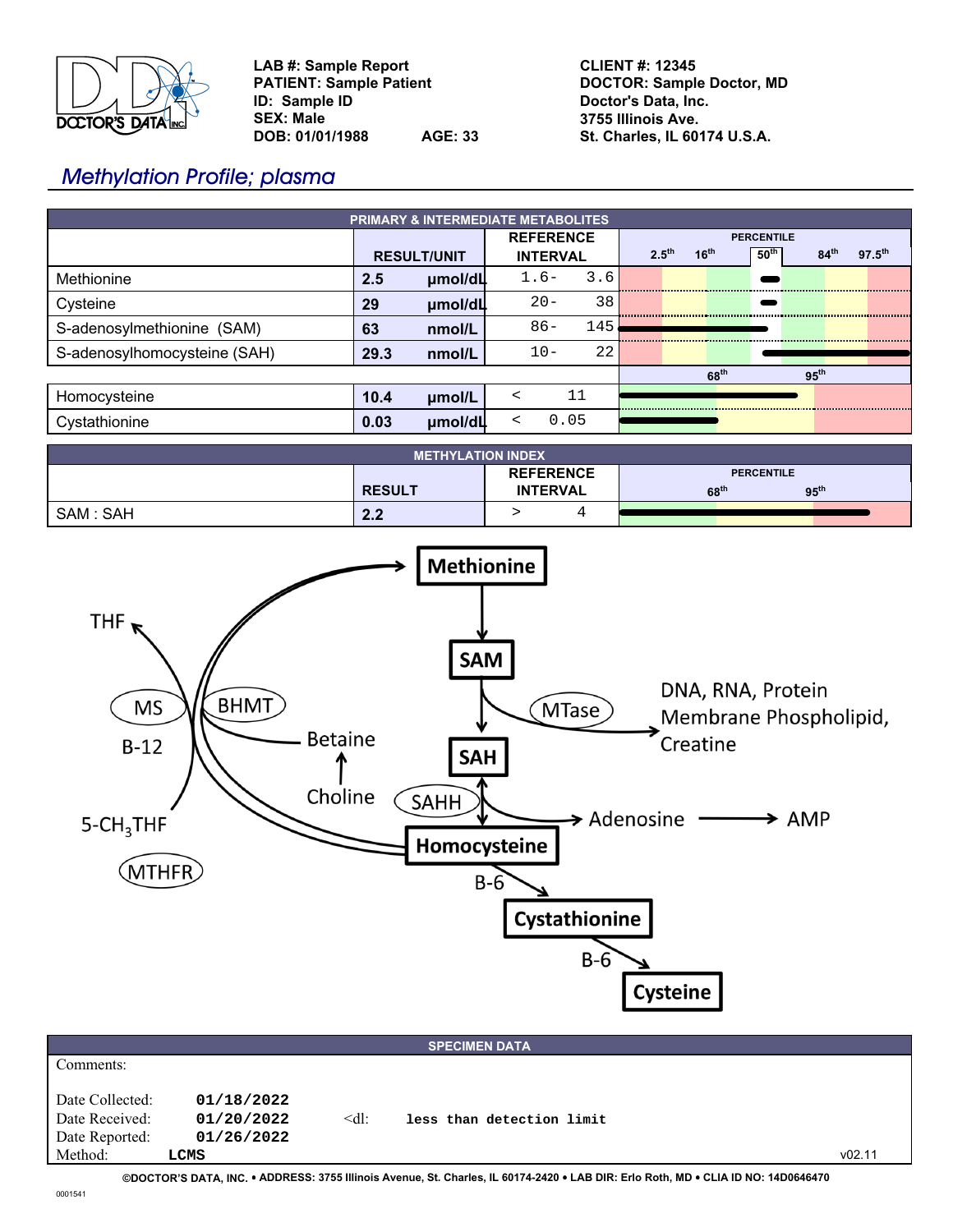## **Introduction**

This test assesses metabolism of the essential amino acid methionine (Met). Methionine is paramount in two metabolic processes; (1) transmethylation that is critical for the methylation of hundreds of important molecules such as DNA, RNA, proteins, neurotransmitters and membrane phosphatidylcholine, and (2) transsulfuration that leads to the biosynthesis of cysteine and hence glutathione , both of which have many important protective / detoxification functions. Aberrant Met metabolism can be caused by nutritional deficiencies, exposures to environmental toxicants and/or genetic polymorphisms and can have significant adverse health consequences. Identification of such abnormalities can guide appropriate nutritional intervention towards normalization of methionine metabolism and decreased risk and incidence of adverse health effects.

The amino acids and intermediary amino acid metabolites were measured by liquid chromatography - mass spectrometry. Reference values are age and sex specific. If patient values deviate from normal, comprehensive descriptive paragraphs will be presented as part of the test report.

# S-adenosylhomocysteine high

S-adenosylhomocysteine (SAH), a downstream metabolite in methionine metabolism, is higher than expected. SAH is a potent inhibitor of cellular methylation due to product inhibition of methyl transferase enzymes. Therefore efficient removal of SAH is critical to prevent inhibition of methylation and associated consequences. Potential consequences of compromised methylation include aberrant neurotransmitter metabolism, abnormal gene expression and silencing, cancer, cardiovascular disease and vascular occlusion, congenital heart disease/birth defects, neurodegenerative disease, poor response to environmental toxins (e.g. endogenous detoxification of arsenic), and increased risk for Down Syndrome and perhaps autism spectrum disorder. Plasma homocysteine (HCys) and SAH are positively associated with occlusive artery and cardiovascular disease and HCys is considered to be an independent risk factor for cardiovascular disease. SAH is the immediate precursor of HCys and, although present in blood at less than 1/500th the concentration of HCys, SAH may be a better indicator of vascular disease than HCys. Plasma HCys and SAH are also positively associated with genome-wide DNA hypomethylation that are common features of autoimmune disease.

SAH is formed after transfer of a methyl group from S-adenosylmethionine (SAM) to an acceptor molecule via methyltransferase (MT). SAH binds to MT with greater affinity than SAM thus efficient removal of SAH is critical to avert product inhibition of MT activity (methylation). SAH is metabolized in a reversible manor by the enzyme SAH hydrolase (SAHH) to HCys and adenosine. The reversible activity of SAHH only proceeds in the direction of HCys if there is efficient removal of HCys and adenosine. Otherwise SAH is resynthesized from HCys by SAHH. Homocysteine is normally methylated to regenerate methionine by the folate/B-12 dependent methionine synthase reaction and the betaine-homocysteine methyltransferase reaction (liver and kidneys). Alternatively HCys can be permanently removed from the methionine transmethylation cycle by conversion to cysteine via two irreversible B-6 dependent reactions (transsulfuration). Adenosine is normally phosphorylated to form adenosine nucleotides by adenosine kinase or catabolyzed to inosine by adenosine deaminase. Circumvention of the accumulation of SAH and associated inhibition of methylation can be readily accomplished in most cases by appropriate supplementation with folate (or folinic acid), B-12 (or methyl B-12), B-6 (or P-5P) and betaine.

# References

1. Yi P, Melnyk S, Pogribna M et al. Increase in plasma homocysteine associated with parallel increase

1999**-**2022 Doctor's Data, Inc.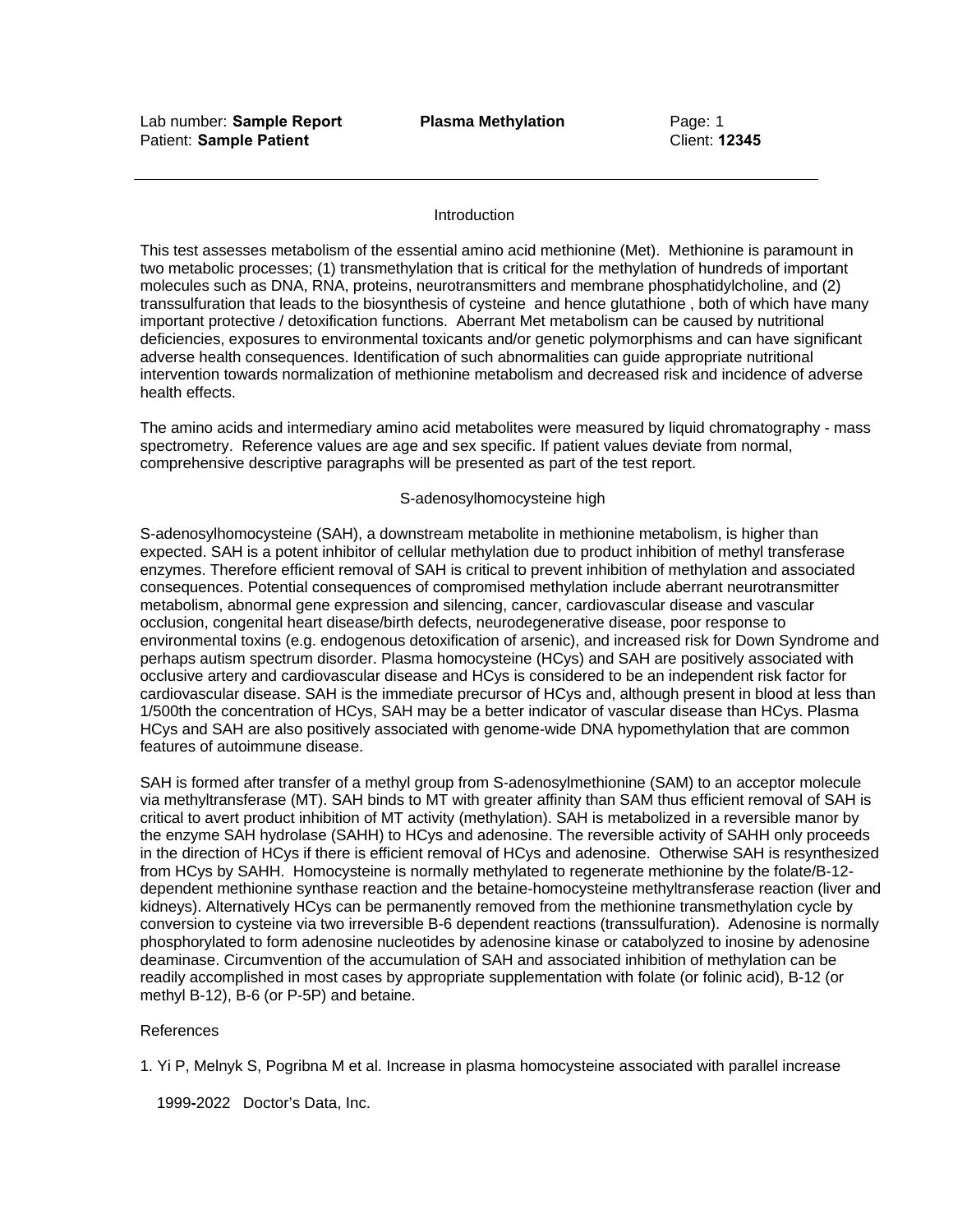in plasma S-andenosylhomocysteine and lymphocyte DNA hypomethylation. JBC 2000;275:29318- 23.

2. James SJ, Cutler P, Melnyk S at al. Metabolic biomarkers of oxidative stress and impaired methylation capacity in children with autism. Am J Clin Nutr 2004;80:1611-7.

3. James SJ, Melnyk S, Pogribna M et al. Elevation in S-adenosylhomocysteine and DNA hypomethylation: potential epigenetic mechanism for homocysteine-related pathology. J Nutr 2002;132:2361S-66S.

4. Richardson B. DNA Methylation and autoimmune disease. Clin Immunol 2003;109:72-9.

5. Wagner C and Koury M. S-adenosylhomocysteine- a better indicator of vascular disease than homcysteine(c) Am J Clin Nutr 2007;86:1581-5.

6. Kerins D, Koury M, Capdevila A et al. Plasma S-adenosylhomocysteine is a more sensitive indicator of cardiovascular disease than homocysteine. Am J Clin Nutr 2001;74:723-9.

7. Manilow M, Bostom A, Kraus R. Homocysteine, diet, and cardiovascular disease. Circulation 1999;99:178-82.

#### S-adenosylmethionine low

S-adenosylmethionine (SAM), the first direct metabolite of normal methionine metabolism, is lower than expected. Up to half of daily methionine uptake is enzymatically converted in the liver to SAM by methionineadenosyl transferase in the presence of ATP and magnesium. Therefore SAM may be low due to (1) low availability of methionine (check plasma methionine ) (2) magnesium deficiency (check whole blood or red blood cell magnesium levels), (3) inhibition of methionine synthase activity, or (4) genetic or chemical inhibition of methionine adenosyltransferase activity. In the latter case, severe depletion of SAM can be associated with DNA hypomethylation and demyelination in the central nervous system. When dietary methionine and choline are insufficient, the folate-dependent pathway for regeneration of methionine from homocysteine is upregulated increasing the cellular requirement for folate. A potential consequence of the diversion of folate 1-carbon methyl groups towards regeneration of methionine (and SAM) may be functional depletion of folate methyl groups for DNA metabolism and integrity with potential for genetically significant consequences (e.g . genomic DNA hypomethylation). It is uncertain whether physiological decreases in SAM alone induced by nutritional deficiencies are causally related to cellular hypomethylation (J Biol Chem 2000;275:29318-23).

SAM is the principal biological methyl donor and participates in three important pathways in the liver; (1) polyamine synthesis (cell growth), (2) transmethylation, and (3) transsulfurration. Normally most of SAM is used in transmethylation reactions as a donor of its methyl group to a diverse group of hundreds of important molecules via the catalytic activity of methyl transferases. Molecules that require methylation for normal biological activity include, but are not limited to, DNA, RNA, proteins, choline, membrane phosphatidylcholine, creatine (liver), neurotransmitters and neurotransmitter receptors. Potential consequences of low SAM and compromised methylation include aberrant neurotransmitter metabolism, abnormal gene expression and silencing, immune dysregulation (autoimmunity), cancer, cardiovascular disease and vascular occlusion, congenital heart disease/birth defects, neurodegenerative disease, poor response to environmental toxins (e.g. endogenous detoxification of arsenic), and increased risk for Down

1999**-**2022 Doctor's Data, Inc.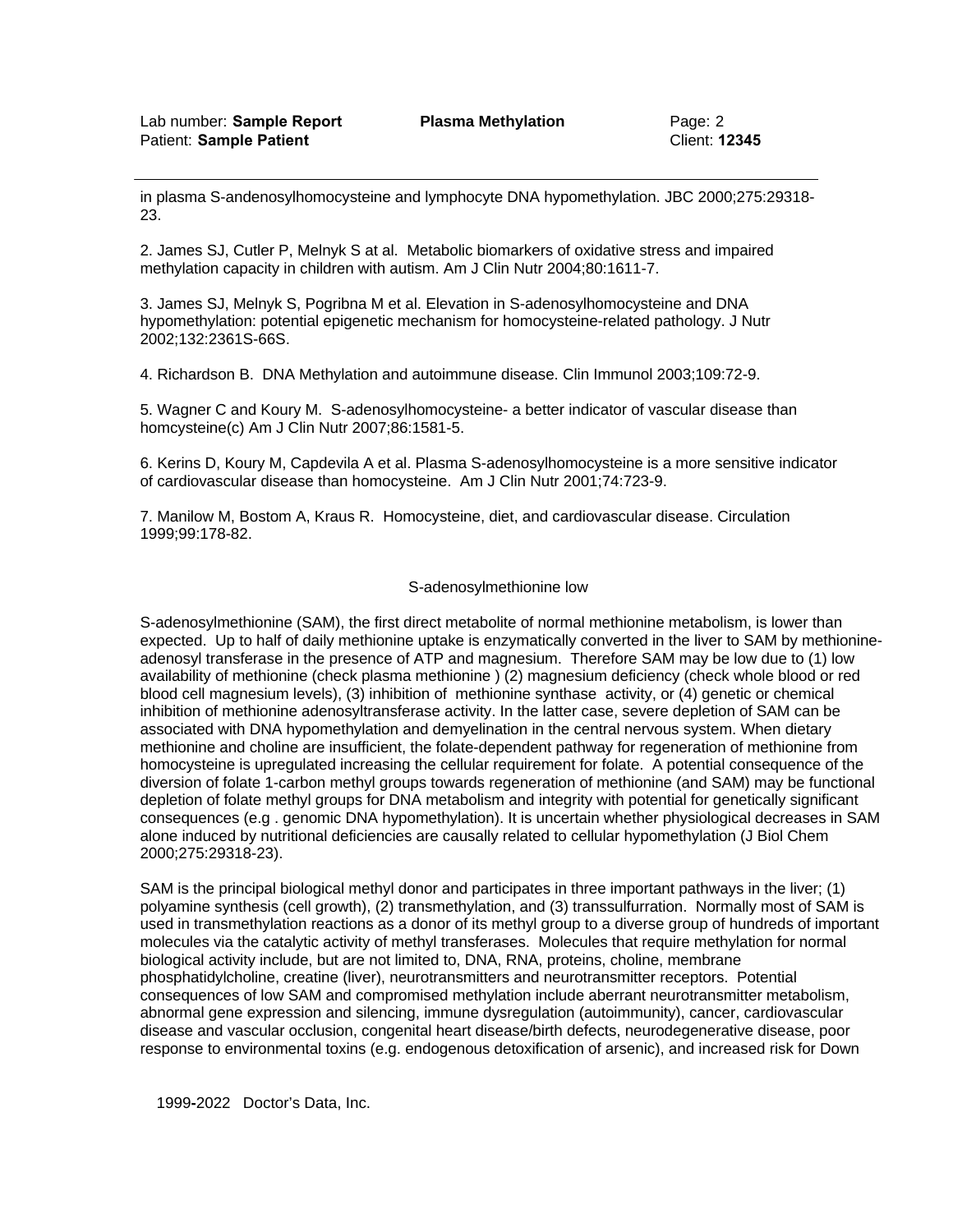Syndrome and perhaps autism spectrum disorder. While low SAM can be associated with under methylation, it has been suggeted that the most sensitive indicator of poor methylation is the relative plasma concentrations of SAM to S-adenysylhomocysteine (methylation index). If SAM and methionine are low but the reported methylation index is normal, the condition may be remedied with appropriate intake/supplementation with methionine, folate, B-12, B-6, betaine and magnesium. Cheeses, fish, poultry, meats and some nuts (e.g. Brazil nuts, almonds and cashews) are good dietary sources of Met. Supplementation with Met should be accompanied by magnesium, B-6, folate, betaine and B-12.

# References

1. James SJ, Melnyk S, Pogribna M et al. Elevation in S-adenosylhomocysteine and DNA hypomethylation: potential epigenetic mechanism for homocysteine-related pathology. J Nutr 2002;132:2361S-66S.

2. Yi P, Melnyk S, Pogribna M et al. Increase in plasma homocysteine associated with parallel increase in plasma S-andenosylhomocysteine and lymphocyte DNA hypomethylation. JBC 2000;275:29318- 23.

3. James SJ, Melnyk S, Jernigan S et al. Abnormal transmethylation/transsulfuration metabolism and DNA hypomethylation among parents of children with autism. J Autism Dev Disord 2008;38:1966-75.

4. Lu SC. Regulation of glutathione synthesis. Mol Aspects Med 2009;30:42-59.

## Methylation Index Low

The methylation index, a sensitive indicator of cellular methylation capacity, is lower than expected. The methionine index represents the ratio of S-adenosylmethionine (SAM) to S-adenosylhomocysteine (SAH). A low value for the methylation index indicates limited capacity for methylation.

SAM is the principal biological methyl donor and normally most of SAM is used in transmethylation reactions to provide methyl groups to a diverse group of hundreds of important molecules including DNA, RNA, proteins, choline, membrane phosphatidylcholine, creatine (liver), neurotransmitters and neurotransmitter receptors. SAH is a potent inhibitor of methyltransferase enzymes (MTs), hence methylation. Potential consequences of compromised methylation include aberrant neurotransmitter metabolism, abnormal gene expression and silencing, cancer, cardiovascular disease and vascular occlusion, congenital heart disease/birth defects, neurodegenerative disease, autoimmune disease, poor response to environmental toxins (e.g. endogenous detoxification of arsenic), and increased risk for Down Syndrome and perhaps autism spectrum disorder. In a study of neurotypical (n=33) and autistic (n=20) children (ASD), plasma methionine, SAM and the methylation index (SAM to SAH ratio) were lower in the ASD group while SAH was significantly higher. An intervention trial was conducted with a subgroup of the ASD children (n=8) and it was demonstrated that supplementation with folinic acid, betaine and methyl-B-12 normalized the aforementioned indices of aberrant methionine metabolism and Methylation capacity.

SAM and SAH are substrates and products, respectively, of MTs and accumulation of SAH inhibits methyltransferase enzymes by product inhibition: SAH binds with high affinity to the active sites of MTs. Low SAM might be associated with inadequate methylation but, elevated levels of SAH, especially concomitant with low SAM has been shown to inhibit methylation of DNA in animal models. A low ratio of SAM to SAH, due to elevated SAH, was exhibited in patients with occlusive artery disease and elevated HCys. Similarly, elevated SAH in the presence of marginally decreased SAM was associated with hypomethylation of DNA and protein in patients with renal failure and elevated plasma levels of HCys.

1999**-**2022 Doctor's Data, Inc.